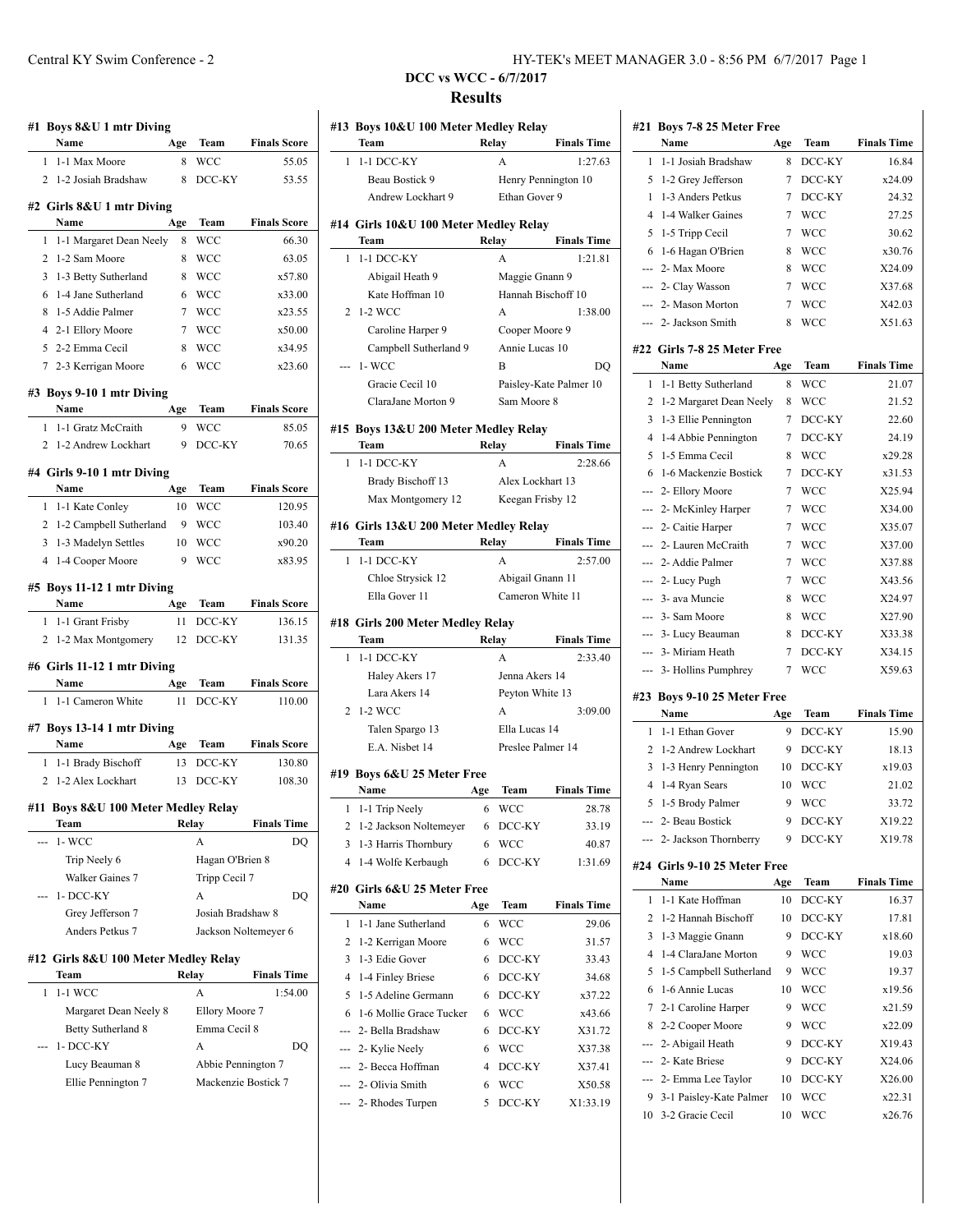|                | 3- Emilee Beauman                            | 10             | DCC-KY           | X24.19                       |
|----------------|----------------------------------------------|----------------|------------------|------------------------------|
|                | #25 Boys 11-12 50 Meter Free                 |                |                  |                              |
|                | Name                                         | Age            | Team             | <b>Finals Time</b>           |
| 1              | 1-1 Max Montgomery                           | 12             | DCC-KY           | 28.94                        |
|                | 2 1-2 Keegan Frisby                          | 12             | DCC-KY           | 37.03                        |
| 3              | 1-3 Max Germann                              | 12             | DCC-KY           | x42.34                       |
| 4              | 1-4 Austin Underwood                         | 11             | WCC              | 1:12.18                      |
| <u></u>        | 1- Cannon Bostick                            | 11             | DCC-KY           | X47.13                       |
|                | #26 Girls 11-12 50 Meter Free<br>Name        | Age            | <b>Team</b>      | <b>Finals Time</b>           |
| 1.             | 1-1 Ella Gover                               | 11             | DCC-KY           | 34.58                        |
|                | 2 1-2 Chloe Strysick                         | 12             | DCC-KY           | 38.75                        |
|                | 3 1-3 Cameron White                          | 11             | DCC-KY           | x45.44                       |
|                | --- 1- Abigail Gnann                         | 11             | DCC-KY           | X49.34                       |
| ---            | 1- Maddy Funkhouser                          | - 11           | DCC-KY           | X53.18                       |
|                | #27 Boys 13-14 50 Meter Free                 |                |                  |                              |
|                | Name                                         | Age            | Team             | <b>Finals Time</b>           |
| 1              | 1-1 Alex Lockhart                            | 13             | DCC-KY           | 31.21                        |
| 2              | 1-2 Brady Bischoff                           | 13             | DCC-KY           | 32.44                        |
|                | #28 Girls 13-14 50 Meter Free                |                |                  |                              |
|                | Name                                         | Age            | Team             | <b>Finals Time</b>           |
| 1              | 1-1 Lara Akers                               | 14             | DCC-KY           | 30.50                        |
|                | 2 1-2 E.A. Nisbet                            | 14             | WCC              | 31.43                        |
|                | 3 1-3 Jenna Akers                            | 14             | DCC-KY           | 32.06                        |
| $\overline{4}$ | 1-4 Preslee Palmer                           | 14             | WCC              | 37.60                        |
| 5              | 1-5 Ella Lucas                               | 14             | WCC              | x39.66                       |
|                |                                              |                |                  |                              |
| 6              | 1-6 Peyton White                             | 13             | DCC-KY           | x40.87                       |
|                | #29 Boys 50 Meter Free                       |                |                  |                              |
|                | Name                                         | Age            | Team             | <b>Finals Time</b>           |
|                | 1 1-1 Christopher Stefanski                  | -16            | WCC              | 27.69                        |
| 2              | 1-2 Parker Dean                              | 16             | WCC              | 28.53                        |
|                | #31 Boys 6&U 25 Meter Back                   |                |                  |                              |
|                | Name                                         | Age            | Team             | <b>Finals Time</b>           |
| 1              | 1-1 Jackson Noltemeyer                       | 6              | DCC-KY           | 33.54                        |
|                | 2 1-2 Trip Neely                             | 6              | WCC              | 34.91                        |
| ---            | 1- Harris Thornbury                          | 6              | WCC              | DQ                           |
|                | #32 Girls 6&U 25 Meter Back                  |                |                  |                              |
| 1              | Name<br>1-1 Jane Sutherland                  | Age<br>6       | Team<br>WCC      | <b>Finals Time</b><br>33.45  |
| 2              |                                              | 6              | <b>WCC</b>       | 34.69                        |
| 3              | 1-2 Kerrigan Moore<br>1-3 Edie Gover         | 6              |                  |                              |
| 4              |                                              | 6              | DCC-KY<br>DCC-KY |                              |
| 5              | 1-4 Finley Briese<br>1-5 Mollie Grace Tucker | 6              | WCC              | 37.25<br>40.56<br>x40.83     |
| ---            | 1- Becca Hoffman                             | $\overline{4}$ | DCC-KY           | DQ                           |
|                | 2- Bella Bradshaw                            | 6              | DCC-KY           |                              |
|                | --- 2- Adeline Germann                       | 6              | DCC-KY           |                              |
|                | --- 2- Rhodes Turpen                         | 5              | DCC-KY           | X41.12<br>X46.16<br>X1:14.85 |
|                |                                              |                |                  |                              |
|                | #33 Boys 7-8 25 Meter Back<br>Name           | Age            | Team             | <b>Finals Time</b>           |

| 2              | 1-2 Grey Jefferson                       | 7      | DCC-KY        | 28.38                 |
|----------------|------------------------------------------|--------|---------------|-----------------------|
| 3              | 1-3 Hagan O'Brien                        | 8      | <b>WCC</b>    | 36.75                 |
| $\overline{4}$ | 1-4 Walker Gaines                        | 7      | <b>WCC</b>    | 41.19                 |
| 5              | 1-5 Clay Wasson                          | 7      | <b>WCC</b>    | x1:03.38              |
| ---            | 1- Anders Petkus                         | $\tau$ | DCC-KY        | <b>XDQ</b>            |
| ---            | 2- Max Moore                             | 8      | <b>WCC</b>    | X37.87                |
| ---            | 2- Tripp Cecil                           | 7      | <b>WCC</b>    | X43.37                |
|                | --- 2- Jackson Smith                     | 8      | <b>WCC</b>    | X49.31                |
|                | #34 Girls 7-8 25 Meter Back              |        |               |                       |
|                | Name                                     | Age    | <b>Team</b>   | <b>Finals Time</b>    |
| 1              | 1-1 Ellie Pennington                     | 7      | DCC-KY        | 22.91                 |
| 2              | 1-2 Margaret Dean Neely                  | 8      | <b>WCC</b>    | 25.78                 |
| 3              | 1-3 Betty Sutherland                     | 8      | <b>WCC</b>    | 28.14                 |
| $\overline{4}$ | 1-4 Ellory Moore                         | 7      | <b>WCC</b>    | x28.69                |
| 5              | 1-5 Abbie Pennington                     | 7      | DCC-KY        | 30.21                 |
| 6              | 1-6 Lucy Beauman                         | 8      | DCC-KY        | x34.91                |
| $\overline{a}$ | 2- ava Muncie                            | 8      | <b>WCC</b>    | X33.39                |
| ---            | 2- Emma Cecil                            | 8      | <b>WCC</b>    | X35.12                |
| ---            | 2- Caitie Harper                         | 7      | <b>WCC</b>    | X35.47                |
| ---            | 2- Mackenzie Bostick                     | 7      | DCC-KY        | X35.97                |
| $\overline{a}$ | 2- Miriam Heath                          | 7      | DCC-KY        | X37.03                |
| $\overline{a}$ | 3- Sam Moore                             | 8      | <b>WCC</b>    | X32.16                |
|                | 3- McKinley Harper                       | 7      | <b>WCC</b>    | X34.96                |
| ---            | 3- Lauren McCraith                       | 7      | <b>WCC</b>    | X36.91                |
| ---            | 3- Addie Palmer                          | 7      | <b>WCC</b>    | X47.22                |
| ---            | 3- Lucy Pugh                             | 7      | <b>WCC</b>    | X49.84                |
| ---            | 3- Hollins Pumphrey                      | 7      | <b>WCC</b>    | X50.34                |
|                |                                          |        |               |                       |
|                |                                          |        |               |                       |
|                | #35 Boys 9-10 25 Meter Back              |        |               |                       |
|                | Name                                     | Age    | Team          | <b>Finals Time</b>    |
| 1              | 1-1 Ethan Gover                          | 9      | DCC-KY        | 20.65                 |
| 2              | 1-2 Henry Pennington                     | 10     | DCC-KY        | 23.13                 |
| 3              | 1-3 Beau Bostick                         | 9      | DCC-KY        | x24.46                |
| $\overline{4}$ | 1-4 Ryan Sears                           | 10     | <b>WCC</b>    | 28.03                 |
| 5              | 1-5 Brody Palmer                         | 9      | <b>WCC</b>    | 50.25                 |
| ---            | 2- Andrew Lockhart                       | 9      | DCC-KY        | X22.56                |
| $---$          | 2- Jackson Thornberry                    | 9      | DCC-KY        | X26.25                |
|                | #36 Girls 9-10 25 Meter Back             |        |               |                       |
|                | Name                                     | Age    | Team          | <b>Finals Time</b>    |
| 1              | 1-1 Kate Hoffman                         | 10     | DCC-KY        | 18.53                 |
| $\overline{c}$ | 1-2 Abigail Heath                        | 9      | DCC-KY        | 24.12                 |
| *3             | 1-3 Maggie Gnann                         | 9      | DCC-KY        | x24.34                |
| *3             | 1-3 Caroline Harper                      | 9      | WCC           | 24.34                 |
| 5              | 1-5 Cooper Moore                         | 9      | <b>WCC</b>    | 25.72                 |
| 6              | 1-6 Gracie Cecil                         | 10     | WCC           | x34.56                |
| ---            | 2- Hannah Bischoff                       | 10     | DCC-KY        | X21.90                |
|                | 2- ClaraJane Morton                      | 9      | <b>WCC</b>    | X24.34                |
| ---            | 2- Paisley-Kate Palmer                   | 10     | WCC           | X29.40                |
| ---            | 3- Emilee Beauman                        | 10     | DCC-KY        | X34.64                |
| #37            | Boys 11-12 50 Meter Back                 |        |               |                       |
|                | Name                                     | Age    | Team          | <b>Finals Time</b>    |
| 1              | 1-1 Max Montgomery                       | 12     | DCC-KY        | 35.97                 |
| 2              | 1-2 Max Germann                          | 12     | DCC-KY        | 48.64                 |
| 3              | 1-3 Cannon Bostick                       | 11     | DCC-KY        | x58.97                |
| $\overline{4}$ | 1-4 Austin Underwood<br>1- Keegan Frisby | 11     | WCC<br>DCC-KY | 1:15.56<br><b>XDQ</b> |

|                | #38 Girls 11-12 50 Meter Back                   |                  |                          |                    |
|----------------|-------------------------------------------------|------------------|--------------------------|--------------------|
|                | Name                                            | Age              | Team                     | <b>Finals Time</b> |
| 1              | 1-1 Ella Gover                                  | 11               | DCC-KY                   | 40.44              |
| 2              | 1-2 Chloe Strysick                              | 12               | DCC-KY                   | 44.63              |
| 3              | 1-3 Cameron White                               | 11               | DCC-KY                   | x55.38             |
| $\overline{a}$ | 1- Maddy Funkhouser                             | 11               | DCC-KY                   | X1:01.06           |
|                | 1- Abigail Gnann                                | 11               | DCC-KY                   | X1:01.75           |
|                | #39 Boys 13-14 50 Meter Back                    |                  |                          |                    |
|                | Name                                            | Age              | Team                     | <b>Finals Time</b> |
| 1              | 1-1 Alex Lockhart                               | 13               | DCC-KY                   | 40.56              |
| ---            | 1- Brady Bischoff                               | 13               | DCC-KY                   | X43.35             |
|                | #40 Girls 13-14 50 Meter Back                   |                  |                          |                    |
|                | Name                                            | Age              | Team                     | <b>Finals Time</b> |
| 1              | 1-1 Lara Akers                                  | 14               | DCC-KY                   | 37.59              |
| 2              | 1-2 Jenna Akers                                 | 14               | DCC-KY                   | 39.31              |
| 3              | 1-3 Peyton White                                | 13               | DCC-KY                   | x50.81             |
| 4              | 1-4 Preslee Palmer                              | 14               | <b>WCC</b>               | 54.12              |
| 5              | 1-5 Talen Spargo                                | 13               | <b>WCC</b>               | 1:01.97            |
| #41            | <b>Boys 50 Meter Back</b>                       |                  |                          |                    |
|                | Name                                            | Age              | Team                     | <b>Finals Time</b> |
| 1              | 1-1 Parker Dean                                 | 16               | WCC                      | 33.44              |
|                | #42 Girls 50 Meter Back                         |                  |                          |                    |
|                | Name                                            | Age              | Team                     | <b>Finals Time</b> |
| 1              | 1-1 Haley Akers                                 | 17               | DCC-KY                   | 35.94              |
|                |                                                 |                  |                          |                    |
|                | #43 Boys 8&U 25 Meter Fly<br>Name               | Age              | Team                     | <b>Finals Time</b> |
| 1              | 1-1 Grey Jefferson                              | 7                | DCC-KY                   | 30.23              |
|                | 1-2 Anders Petkus                               |                  |                          |                    |
| $\overline{c}$ |                                                 | 7                | DCC-KY                   |                    |
|                |                                                 |                  |                          | 30.87              |
|                | #44 Girls 8&U 25 Meter Fly                      |                  |                          |                    |
| 1              | Name                                            | Age<br>8         | Team                     | <b>Finals Time</b> |
| 2              | 1-1 Betty Sutherland<br>1-2 Margaret Dean Neely | 8                | <b>WCC</b><br><b>WCC</b> | 26.19<br>27.20     |
| 3              | 1-3 Ellie Pennington                            | 7                | DCC-KY                   | 29.62              |
| $\overline{4}$ | 1-4 Mackenzie Bostick                           | 7                | DCC-KY                   | 40.47              |
| ---            | 1- Lucy Beauman                                 | 8                | DCC-KY                   | DO                 |
| $---$          | 2- Abbie Pennington                             | 7                | DCC-KY                   | X36.10             |
|                | 2- Miriam Heath                                 | $\boldsymbol{7}$ | DCC-KY                   | X46.29             |
|                |                                                 |                  |                          |                    |
|                | #45 Boys 9-10 25 Meter Fly<br><b>Name</b>       | Age              | Team                     | <b>Finals Time</b> |
| 1              | 1-1 Ethan Gover                                 | 9                | DCC-KY                   | 19.72              |
| 2              | 1-2 Andrew Lockhart                             | 9                | DCC-KY                   | 20.18              |
| 3              | 1-3 Beau Bostick                                | 9                | DCC-KY                   | x24.56             |
| 4              | 1-4 Ryan Sears                                  | 10               | <b>WCC</b>               | 27.29              |
| ---            | 1- Henry Pennington                             | 10               | DCC-KY                   | X24.28             |
| ---            | 1- Jackson Thornberry                           | 9                | DCC-KY                   | X29.58             |
|                | #46 Girls 9-10 25 Meter Fly                     |                  |                          |                    |
|                | Name                                            | Age              | Team                     | <b>Finals Time</b> |
| 1              | 1-1 Kate Hoffman                                | 10               | DCC-KY                   | 17.60              |
| 2              | 1-2 Hannah Bischoff                             | 10               | DCC-KY                   | 21.50              |
| 3              | 1-3 Campbell Sutherland                         | 9                | WCC                      | 21.94              |
| 4              | 1-4 Abigail Heath                               | 9                | DCC-KY                   | x23.90             |
|                |                                                 |                  |                          |                    |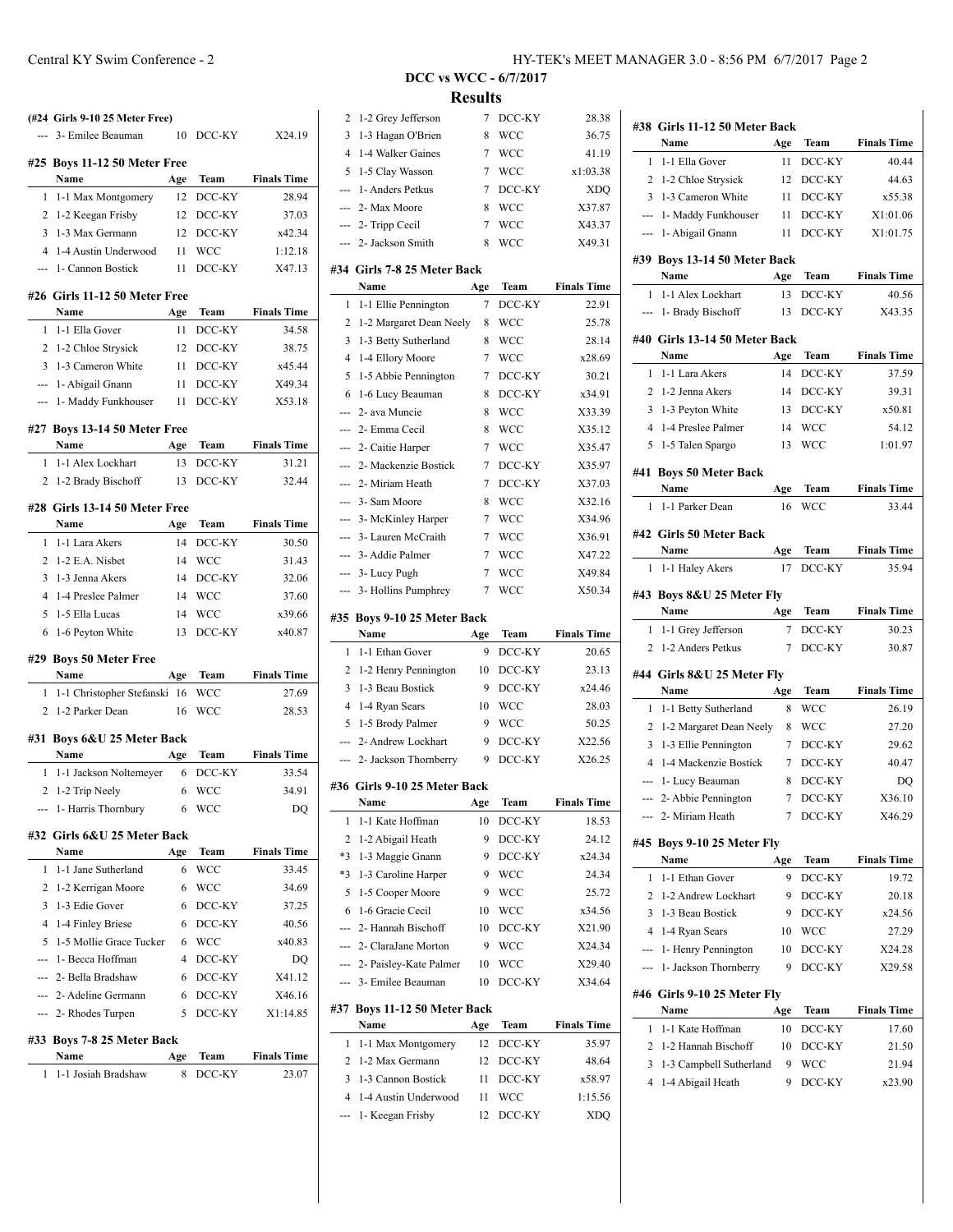|     | (#46 Girls 9-10 25 Meter Fly)                       |        |                |                    |
|-----|-----------------------------------------------------|--------|----------------|--------------------|
| 5.  | 1-5 Caroline Harper                                 | 9      | WCC            | 23.95              |
|     | 6 1-6 Annie Lucas                                   | 10     | WCC            | x24.10             |
|     | --- 2- Cooper Moore                                 | 9      | <b>WCC</b>     | X25.13             |
|     | --- 2- Maggie Gnann                                 | 9      | $DCC-KY$       | X27.02             |
|     | --- 2- Emma Lee Taylor                              | 10     | DCC-KY         | X31.91             |
|     | --- 2- Kate Briese                                  | 9      | DCC-KY         | X33.60             |
|     | --- 2- Emilee Beauman                               | 10     | DCC-KY         | X37.66             |
|     |                                                     |        |                |                    |
|     | #47 Boys 11-12 50 Meter Fly                         |        |                |                    |
|     | Name                                                | Age    | Team           | <b>Finals Time</b> |
|     | 1 1-1 Max Montgomery                                | 12     | DCC-KY         | 32.47              |
|     | 2 1-2 Keegan Frisby                                 | 12     | DCC-KY         | 47.58              |
|     | 3 1-3 Cannon Bostick                                | 11     | DCC-KY         | x1:02.00           |
|     | #48 Girls 11-12 50 Meter Fly                        |        |                |                    |
|     | Name                                                | Age    | Team           | <b>Finals Time</b> |
|     | 1 1-1 Ella Gover                                    | 11     | DCC-KY         | 39.45              |
|     | 2 1-2 Chloe Strysick                                | 12     | DCC-KY         | 51.22              |
|     |                                                     |        |                |                    |
|     | #49 Boys 13-14 50 Meter Fly                         |        |                |                    |
|     | Name                                                | Age    | Team<br>DCC-KY | <b>Finals Time</b> |
| 1   | 1-1 Brady Bischoff                                  | 13     |                | 39.50              |
|     | --- 1- Alex Lockhart                                | 13     | $DCC-KY$       | X38.44             |
|     | #50 Girls 13-14 50 Meter Fly                        |        |                |                    |
|     | Name                                                | Age    | Team           | <b>Finals Time</b> |
|     | 1 1-1 Lara Akers                                    | 14     | DCC-KY         | 34.75              |
|     | 2 1-2 E.A. Nisbet                                   | 14     | WCC            | 42.88              |
|     |                                                     |        |                |                    |
|     |                                                     |        |                |                    |
|     | #51 Boys 50 Meter Fly                               |        |                |                    |
|     | Name $\qquad \qquad$                                | Age    | Team           | <b>Finals Time</b> |
|     | 1 1-1 Christopher Stefanski 16<br>2 1-2 Parker Dean | 16     | WCC<br>WCC     | 30.60<br>32.43     |
|     |                                                     |        |                |                    |
|     | #52 Girls 50 Meter Fly                              |        |                |                    |
|     | Name                                                | Age    | Team           | <b>Finals Time</b> |
|     | 1 1-1 Haley Akers                                   | 17     | $DCC-KY$       | 35.12              |
|     | #53 Boys 8&U 25 Meter Breast                        |        |                |                    |
|     | Name                                                | Age    | Team           | <b>Finals Time</b> |
|     | 1 1-1 Josiah Bradshaw                               | 8      | DCC-KY         | 29.66              |
|     | 2 1-2 Anders Petkus                                 |        | 7 DCC-KY       | 34.93              |
| 3   | 1-3 Walker Gaines                                   | 7      | WCC            | 36.15              |
| --- | 1- Grey Jefferson                                   | 7      | DCC-KY         | X40.97             |
| --- | 1- Hagan O'Brien                                    | 8      | WCC            | DQ                 |
|     |                                                     |        |                |                    |
|     | #54 Girls 8&U 25 Meter Breast                       |        |                |                    |
|     | Name                                                | Age    | Team           | <b>Finals Time</b> |
| 1   | 1-1 Ellory Moore                                    | 7      | WCC            | 36.57              |
| 2   | 1-2 Caitie Harper                                   | 7      | WCC            | 38.71              |
| 3   | 1-3 Abbie Pennington                                | 7      | DCC-KY         | 42.94              |
| 4   | 1-4 Lucy Beauman                                    | 8      | DCC-KY         | 46.22              |
| 5   | 1-5 Emma Cecil                                      | 8      | WCC            | x52.15             |
| --- | 2- Ellie Pennington                                 | 7      | DCC-KY         | X41.25             |
|     | 2- Lauren McCraith                                  | 7      | <b>WCC</b>     | X48.63             |
|     | 2- Mackenzie Bostick<br>2- McKinley Harper          | 7<br>7 | DCC-KY<br>WCC  | X49.00<br>XDQ      |

## Central KY Swim Conference - 2 HY-TEK's MEET MANAGER 3.0 - 8:56 PM 6/7/2017 Page 3

|                | #55 Boys 9-10 25 Meter Breast                 |            |                    |                    |
|----------------|-----------------------------------------------|------------|--------------------|--------------------|
|                | Name                                          | Age        | Team               | <b>Finals Time</b> |
| 1              | 1-1 Andrew Lockhart                           | 9          | DCC-KY             | 26.53              |
| 2              | 1-2 Henry Pennington                          | 10         | DCC-KY             | 28.31              |
| 3              | 1-3 Beau Bostick                              | 9          | DCC-KY             | x34.59             |
| $\overline{a}$ | 1- Ethan Gover                                | 9          | DCC-KY             | X26.34             |
| ---            | 1- Jackson Thornberry                         | 9          | DCC-KY             | X40.28             |
|                | #56 Girls 9-10 25 Meter Breast                |            |                    |                    |
|                | Name                                          | Age        | Team               | <b>Finals Time</b> |
| 1              | 1-1 Maggie Gnann                              | 9          | DCC-KY             | 24.03              |
| 2              | 1-2 Hannah Bischoff                           | 10         | DCC-KY             | 24.97              |
| 3              | 1-3 Campbell Sutherland                       | 9          | <b>WCC</b>         | 29.20              |
| 4              | 1-4 Annie Lucas                               | 10         | <b>WCC</b>         | 31.08              |
| 5              | 1-5 Emilee Beauman                            | 10         | DCC-KY             | x38.38             |
| ---            | 1- ClaraJane Morton                           | 9          | <b>WCC</b>         | X31.19             |
| ---            | 2- Kate Hoffman                               | 10         | DCC-KY             | X24.06             |
| ---            | 2- Abigail Heath                              | 9          | DCC-KY             | X28.94             |
|                | 2- Kate Briese                                | 9          | DCC-KY             | X31.75             |
| ---            | 2- Paisley-Kate Palmer                        | 10         | <b>WCC</b>         | X36.69             |
|                | 3- Gracie Cecil                               | 10         | <b>WCC</b>         | X38.56             |
| ---            | 3- Emma Lee Taylor                            | 10         | DCC-KY             | X39.76             |
|                |                                               |            |                    |                    |
|                | #57 Boys 11-12 50 Meter Breast<br><b>Name</b> |            |                    | <b>Finals Time</b> |
| 1              | 1-1 Max Germann                               | Age<br>12  | Team<br>DCC-KY     | 53.31              |
| 2              | 1-2 Cannon Bostick                            | 11         | DCC-KY             | 1:02.20            |
| ---            | 1- Max Montgomery                             | 12         | DCC-KY             | X43.91             |
|                |                                               |            |                    |                    |
|                | #58 Girls 11-12 50 Meter Breast<br>Name       | Age        | Team               | <b>Finals Time</b> |
| 1              | 1-1 Cameron White                             | 11         | DCC-KY             | 53.02              |
| 2              | 1-2 Abigail Gnann                             | 11         | DCC-KY             | 55.37              |
| 3              | 1-3 Maddy Funkhouser                          | 11         | DCC-KY             | x1:00.96           |
| ---            | 1- Ella Gover                                 | 11         | DCC-KY             | X48.69             |
|                |                                               |            |                    |                    |
|                | #59 Boys 13-14 50 Meter Breast                |            |                    |                    |
|                | Name                                          | Age        | Team               | <b>Finals Time</b> |
| 1              | 1-1 Brady Bischoff                            | 13         | DCC-KY             | 41.50              |
| 2              | 1-2 Alex Lockhart                             | 13         | DCC-KY             | 42.35              |
|                | #60 Girls 13-14 50 Meter Breast               |            |                    |                    |
|                | Name                                          | Age        | Team               | <b>Finals Time</b> |
| 1              | 1-1 Jenna Akers                               | 14         | DCC-KY             | 41.62              |
| 2              | 1-2 E.A. Nisbet                               | 14         | WCC                | 43.44              |
| 3              |                                               |            |                    |                    |
|                | 1-3 Ella Lucas                                | 14         | WCC                | 52.40              |
| 4              |                                               | 13         | DCC-KY             | 54.22              |
| ---            | 1-4 Peyton White                              | 13         | WCC                | DQ                 |
| ---            | 1- Talen Spargo<br>1- Preslee Palmer          | 14         | WCC                | DQ                 |
|                |                                               |            |                    |                    |
|                | #61 Boys 50 Meter Breast<br>Name              |            |                    | <b>Finals Time</b> |
| 1              | 1-1 Christopher Stefanski                     | Age<br>-16 | Team<br><b>WCC</b> | 37.33              |
|                |                                               |            |                    |                    |
|                | #62 Girls 50 Meter Breast<br>Name             | Age        | Team               | <b>Finals Time</b> |

|   | #63 Boys 8&U 100 Meter Free Relay<br>Team         | Relay                             | <b>Finals Time</b>        |
|---|---------------------------------------------------|-----------------------------------|---------------------------|
| 1 | 1-1 DCC-KY                                        | A                                 | 1:39.50                   |
|   | Grey Jefferson 7                                  |                                   | Jackson Noltemeyer 6      |
|   | Anders Petkus 7                                   | Josiah Bradshaw 8                 |                           |
| 2 | 1-2 WCC                                           | A                                 | 2:32.51                   |
|   |                                                   |                                   |                           |
|   | Tripp Cecil 7                                     |                                   | Robert Harris Thornbury 6 |
|   | Clay Wasson 7                                     | Trip Neely 6                      |                           |
|   | #64 Girls 8&U 100 Meter Free Relay                |                                   |                           |
|   | Team                                              |                                   | Relay Finals Time         |
| 1 | 1-1 WCC                                           | А                                 | 1:45.04                   |
|   | Emma Cecil 8                                      | Ellory Moore 7                    |                           |
|   | Betty Sutherland 8                                |                                   | Margaret Dean Neely 8     |
| 2 | 1-2 WCC                                           | B                                 | x1:55.67                  |
|   | Jane Sutherland 6                                 | Sam Moore 8                       |                           |
|   | McKinley Harper 7                                 | Caitie Harper 7                   |                           |
| 3 | 1-3 DCC-KY                                        | A                                 | 1:59.08                   |
|   | Abbie Pennington 7                                | Lucy Beauman 8                    |                           |
|   | Mackenzie Bostick 7                               | Ellie Pennington 7                |                           |
|   | 4 1-4 WCC                                         | C                                 | x2:51.94                  |
|   | Kerrigan Moore 6                                  |                                   | Mollie Grace Tucker 6     |
|   | Lucy Pugh 7                                       | Addie Palmer 7                    |                           |
| 5 | 1-5 WCC                                           | D                                 | x3:31.72                  |
|   | Lauren McCraith 7                                 | Olivia Smith 6                    |                           |
|   | Kylie Neely 6                                     |                                   | Hollins Pumphrey 7        |
|   |                                                   |                                   |                           |
|   | #65 Boys 10&U 100 Meter Free Relay<br><b>Team</b> |                                   | <b>Finals Time</b>        |
|   | 1 1-1 DCC-KY                                      | Relay<br>A                        | 1:16.63                   |
|   |                                                   |                                   |                           |
|   |                                                   |                                   |                           |
|   | Beau Bostick 9                                    |                                   | Henry Pennington 10       |
|   | Andrew Lockhart 9                                 | Ethan Gover 9                     |                           |
|   | 2 1-2 WCC                                         | A                                 | 1:56.31                   |
|   | Hagan O'Brien 8                                   | Walker Gaines 7                   |                           |
|   | Brody Palmer 9                                    | Ryan Sears 10                     |                           |
|   | #66 Girls 10&U 100 Meter Free Relay               |                                   |                           |
|   | Team                                              | Relay                             | <b>Finals Time</b>        |
| 1 | $1-1$ DCC-KY                                      | A                                 | 1:14.03                   |
|   | Hannah Bischoff 10                                | Abigail Heath 9                   |                           |
|   |                                                   | Kate Hoffman 10                   |                           |
| 2 | Maggie Gnann 9<br>1-2 WCC                         | A                                 | 1:24.38                   |
|   |                                                   |                                   | ClaraJane Morton 9        |
|   | Campbell Sutherland 9                             | Annie Lucas 10                    |                           |
|   | Cooper Moore 9                                    |                                   |                           |
| 3 | 1-3 WCC                                           | B                                 | x1:41.50                  |
|   | Gracie Cecil 10                                   | ava Muncie 8                      |                           |
|   | Caroline Harper 9                                 |                                   | Paisley-Kate Palmer 10    |
|   | #67 Boys 13&U 200 Meter Free Relay                |                                   |                           |
|   | Team                                              | Relay                             | <b>Finals Time</b>        |
| 1 | 1-1 DCC-KY                                        | А                                 | 2:15.38                   |
|   | Brady Bischoff 13                                 | Alex Lockhart 13                  |                           |
|   | Max Montgomery 12                                 | Keegan Frisby 12                  |                           |
|   |                                                   |                                   |                           |
|   | #68 Girls 13&U 200 Meter Free Relay               |                                   |                           |
|   | Team                                              | Relay                             | <b>Finals Time</b>        |
| 1 | $1-1$ DCC-KY                                      | А                                 | 2:49.46                   |
|   | Cameron White 11<br>Chloe Strysick 12             | Abigail Gnann 11<br>Ella Gover 11 |                           |